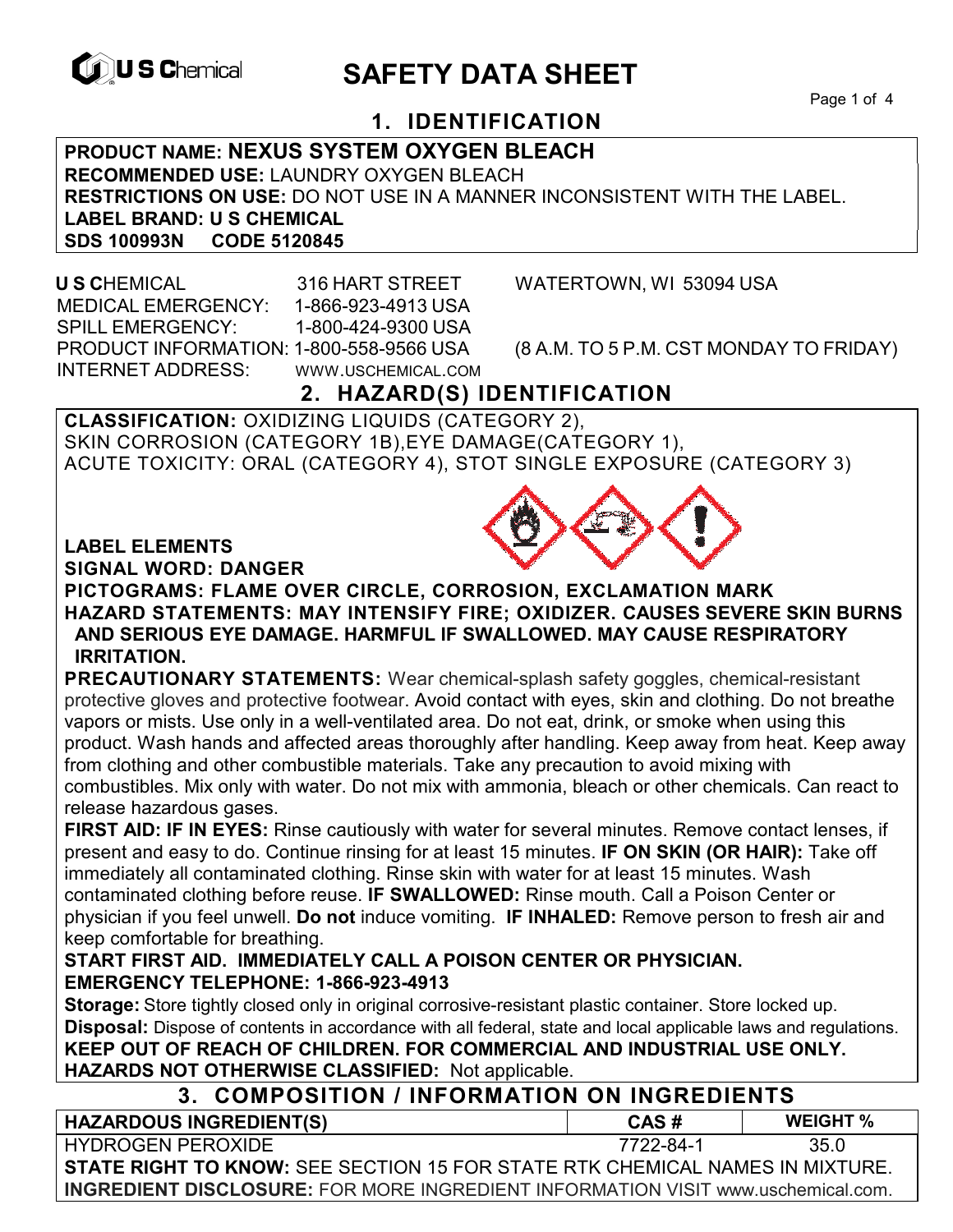# **4. FIRST-AID MEASURES** Page 2 of 4

**IF IN EYES:** RINSE CAUTIOUSLY WITH WATER FOR SEVERAL MINUTES. REMOVE CONTACT LENSES, IF PRESENT AND EASY TO DO. CONTINUE RINSING FOR AT LEAST 15 MINUTES. **IF ON SKIN (OR HAIR):** TAKE OFF IMMEDIATELY ALL CONTAMINATED CLOTHING. RINSE SKIN WITH WATER FOR AT LEAST 15 MINUTES. WASH CONTAMINATED CLOTHING BEFORE REUSE. **IF SWALLOWED:** RINSE MOUTH. CALL A POISON CENTER OR PHYSICIAN IF YOU FEEL UNWELL. **Do NOT** INDUCE VOMITING. **IF INHALED:** REMOVE PERSON TO FRESH AIR AND KEEP COMFORTABLE FOR BREATHING.

**START FIRST AID. IMMEDIATELY CALL A POISON CENTER OR PHYSICIAN. EMERGENCY TELEPHONE: 1-866-923-4913** 

**MOST IMPORTANT SYMPTOMS / EFFECTS:** CAUSES SEVERE SKIN BURNS AND SERIOUS EYE DAMAGE. MAY CAUSE BLINDNESS WITHOUT IMMEDIATE FIRST AID. HARMFUL IF SWALLOWED. CAUSES BURNS AND SERIOUS DAMAGE TO MOUTH, THROAT AND STOMACH. CORROSIVE TO ALL BODY TISSUES. **MEDICAL CONDITIONS AGGRAVATED:** NONE KNOWN. **NOTE TO PHYSICIAN:** CALL 1-866-923-4913 FOR EXPOSURE MANAGEMENT ASSISTANCE.

# **5. FIRE-FIGHTING MEASURES**

**CHEMICAL HAZARDS:** MAY INTENSIFY FIRE; OXIDIZER. CORROSIVE. EXPLOSION RISK. **COMBUSTION PRODUCT HAZARDS:** OXYGEN, OXIDES OF CARBON AND OTHER FUMES. **METHODS:** SELECT EXTINGUISHER AND METHODS BASED ON FIRE SIZE AND TYPE. **EQUIPMENT:** WEAR SCBA AND FULL PROTECTIVE GEAR AS CONDITIONS WARRANT. **NFPA RATING:** HEALTH-3/FLAMMABILITY-0/ INSTABILITY-1/SPECIAL HAZARD-OX **SUITABLE EXTINGUISHERS:** WATER. CO2 OR HALON MAY PROVIDE LIMITED CONTROL. **UNSUITABLE EXTINGUISHERS:** DO NOT USE DRY CHEMICAL OR FOAMS.

# **6. ACCIDENTAL RELEASE MEASURES**

**PERSONAL PRECAUTIONS:** EVACUATE UNPROTECTED PERSONNEL FROM AREA. WEAR PERSONAL PROTECTION INCLUDING RUBBER BOOTS. SEE SECTION 8. VENTILATE AREA IF NEEDED. BE CAREFUL NOT TO SLIP. WASH THOROUGHLY AFTER CLEAN-UP. KEEP AWAY FROM COMBUSTIBLE AND INCOMPATIBLE MATERIALS.

**ENVIRONMENTAL PRECAUTIONS:** PREVENT SPILL FROM ENTERING DRAIN, STORM SEWER OR SURFACE WATERWAY. PREVENT WATER AND SOIL CONTAMINATION. **CLEAN-UP METHODS:** SMALL SPILLS MAY BE WIPED UP AND RINSED WITH WATER. FOR LARGER SPILLS, DIKE TO CONTAIN. PUMP TO LABELED CONTAINER OR ABSORB SPILLAGE AND SCOOP UP WITH INERT ABSORBENT MATERIAL. NEVER RETURN SPILLED PRODUCT INTO ITS ORIGINAL CONTAINER. NEVER PUT SPILLED MATERIAL INTO ANOTHER CONTAINER FOR DISPOSAL WITHOUT A PRESSURE RELIEF BUNG. STANDARD SPILL ABSORBENT MAY REACT DANGEROUSLY WITH THIS PRODUCT AND IF CONFINED WILL CAUSE A CONTAINER BURST HAZARD. SEEK TRAINED PERSONNEL TO SUPERVISE NEUTRALIZATION AND MANAGEMENT OF SPILL. RESIDUAL HYDROGEN PEROXIDE THAT IS ALLOWED TO DRY ON ORGANIC MATERIALS LIKE PAPER, WOOD OR OTHER COMBUSTIBLES, CAN CAUSE THE MATERIAL TO IGNITE AND RESULT IN A FIRE. AFTER SPILL COLLECTION, RINSE AREA WITH WATER AND FOLLOW WITH NORMAL CLEAN-UP PROCEDURES.

# **7. HANDLING AND STORAGE**

**HANDLING:** FOLLOW ALL LABEL DIRECTIONS. INSTRUCT PERSONNEL ABOUTPROPER USE, HAZARDS, PRECAUTIONS, AND FIRST AID MEASURES. AVOID INHALATION, INGESTION, AND CONTACT WITH SKIN, EYES AND CLOTHING. DO NOT TASTE OR SWALLOW. REMOVE AND WASH CONTAMINATED CLOTHING AND FOOTWEAR BEFORE REUSE. PRODUCT RESIDUE MAY REMAIN IN EMPTY CONTAINERS. HANDLE CAREFULLY TO AVOID DAMAGING CONTAINER. **STORAGE:** STORE TIGHTLY CLOSED ONLY IN ORIGINAL CORROSIVE-RESISTANT PLASTIC CONTAINER. STORE LOCKED UP. STORE AT AMBIENT TEMPERATURES IN A DRY AREA OUT OF DIRECT SUNLIGHT. AVOID TEMPERATURES BELOW  $35^{\circ}F$  (1.6°C) OR ABOVE 120°F (49°C). ROTATE STOCK REGULARLY. KEEP AWAY FROM FOOD AND DRINK. KEEP OUT OF REACH OF CHILDREN.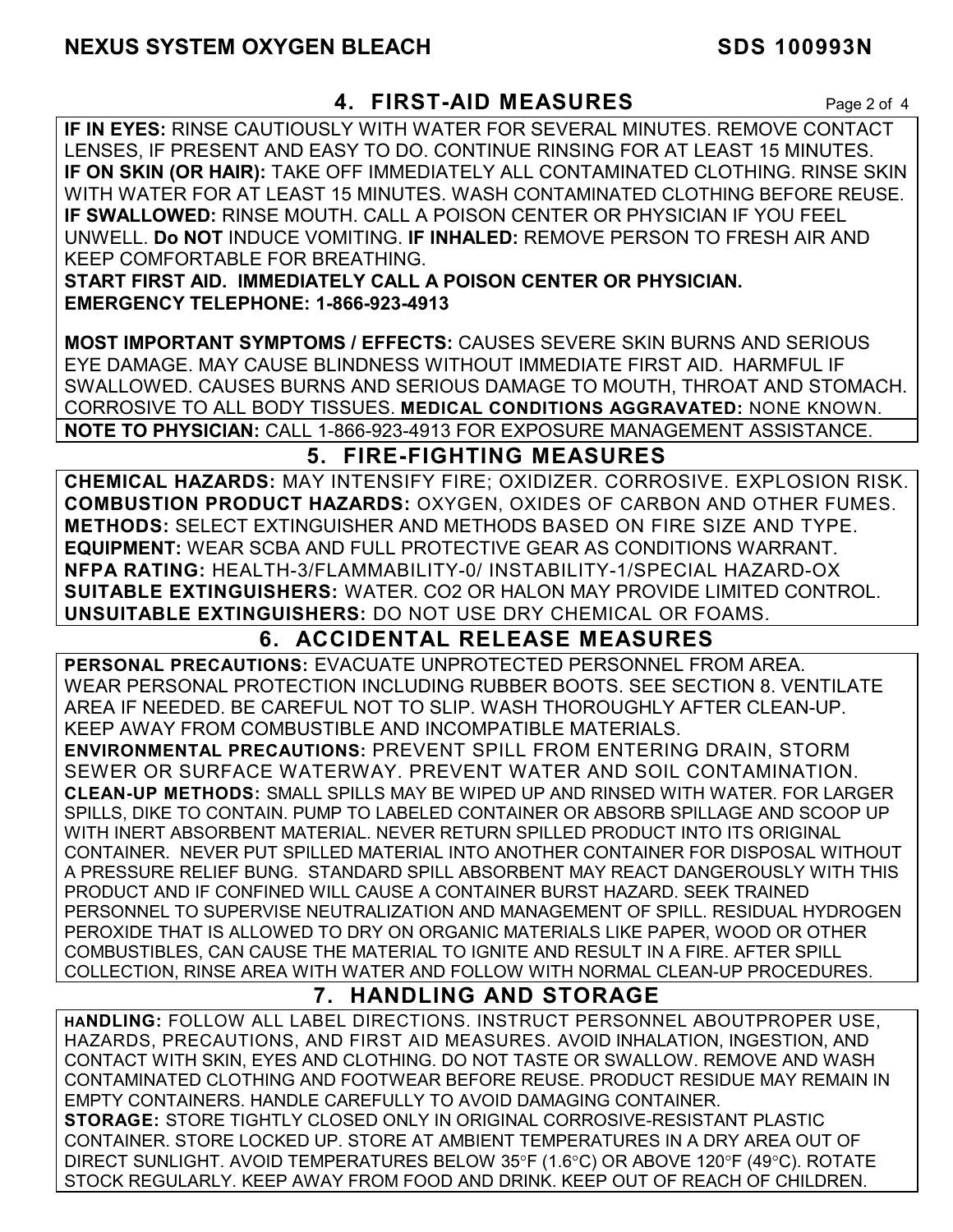# **8. EXPOSURE CONTROLS / PERSONAL PROTECTION** Page 3 of 4

**EXPOSURE LIMITS:** HYDROGEN PEROXIDE = 1 PPM TWA (ACGIH/OSHA) **ENGINEERING CONTROLS:** GENERAL ROOM VENTILATION IS TYPICALLY ADEQUATE.

### **PERSONAL PROTECTION**

**EYES:** CHEMICAL-SPLASH SAFETY GOGGLES.

**HANDS:** CHEMICAL-RESISTANT PROTECTIVE GLOVES (NITRILE, NEOPRENE OR RUBBER). **RESPIRATORY:** NIOSH/MSHA CERTIFIED RESPIRATOR IF EXPOSURE LIMITS ARE EXCEEDED. **FEET:** PROTECTIVE FOOTWEAR.

**BODY:** SUITABLE PROTECTIVE CLOTHING.

**HYGIENE MEASURES:** HANDLE IN ACCORDANCE WITH GOOD INDUSTRIAL HYGIENE AND SAFETY PRACTICE. TAKE OFF IMMEDIATELY ALL CONTAMINATED CLOTHING AND WASH IT BEFORE REUSE. WASH HANDS AND AFFECTED AREAS THOROUGHLY AFTER HANDLING. PROVIDE SUITABLE FACILITIES FOR QUICK DRENCHING OR FLUSHING OF THE EYES AND BODY IN CASE OF CONTACT OR SPLASH HAZARD.

# **9. PHYSICAL AND CHEMICAL PROPERTIES**

| <b>APPEARANCE: COLORLESS LIQUID</b>    | <b>AUTO-IGNITION TEMPERATURE: N.AV.</b>           |
|----------------------------------------|---------------------------------------------------|
| <b>ODOR: PUNGENT</b>                   | DECOMPOSITION TEMPERATURE: N.AV.                  |
| pH CONCENTRATE: BELOW 3.5 (ACIDIC)     | <b>EXPLOSIVE LIMITS (LEL/UEL): NONE</b>           |
| pH READY-TO-USE: N.AP.                 | <b>EVAPORATION RATE: N.AV.</b>                    |
| pH @ USE DILUTION: 6.0                 | FLAMMABILITY (SOLID, GAS): N.AP.                  |
| <b>PHYSICAL STATE: LIQUID</b>          | <b>FLASH POINT: NONE</b>                          |
| <b>RELATIVE DENSITY (WATER): 1.135</b> | INITIAL BOILING POINT/RANGE: N.AV.                |
| <b>SOLUBILITY (WATER): COMPLETE</b>    | <b>MELTING POINT/FREEZING POINT: -27°F, -33°C</b> |
| VAPOR PRESSURE: N.AV.                  | <b>ODOR THRESHOLD: N.AV.</b>                      |
| VAPOR DENSITY: N. AV.                  | PARTITION COEFF. (N-OCTANOL/WATER): N.AV          |
| <b>VISCOSITY: NON-VISCOUS</b>          | <b>OTHER: N.AV.</b>                               |

# **10. STABILITY AND REACTIVITY**

**REACTIVITY:** MIXING WITH INCOMPATIBLES CAN RELEASE HEAT + HAZARDOUS GASES. **CHEMICAL STABILITY:** STABLE UNDER RECOMMENDED STORAGE CONDITIONS. **POSSIBILITY OF HAZARDOUS REACTIONS:** SEE REACTIVITY. WILL NOT POLYMERIZE. **CONDITIONS TO AVOID:** TEMPERATURES BELOW 35°F (1.6°C) OR ABOVE 120°F (49°C). **MATERIALS TO AVOID:** ACIDS, BASES, BLEACH, METALS, SALTS OF METALS, REDUCING AGENTS, ORGANIC MATERIALS, FLAMMABLE MATERIALS AND CONTAMINATION OF ANY KIND. MIX ONLY WITH WATER.

**HAZARDOUS DECOMPOSITION PRODUCTS:** NONE UNDER NORMAL CONDITIONS.

# **11. TOXICOLOGICAL INFORMATION**

**ROUTES OF EXPOSURE:** EYES, SKIN, INGESTION, INHALATION. **INFORMATION ON ROUTES OF EXPOSURE:** NO LC50/LD50 TEST DATA ON MIXTURE. **ACUTE EFFECTS /SYMPTOMS**: CORROSIVE TO ALL BODY TISSUES.

 **EYES:** CAUSES SERIOUS EYE DAMAGE. MAY CAUSE PAIN, REDNESS AND WATERING. **SKIN: CAUSES SEVERE SKIN BURNS. MAY CAUSE DELAYED PAIN, REDNESS AND BLISTERING. INGESTION:** CAUSES BURNS AND SERIOUS DAMAGE TO MOUTH, THROAT AND STOMACH. **INHALATION:** CAUSES IRRITATION OR BURNS TO NOSE, THROAT + RESPIRATORY SYSTEM. **CHRONIC / OTHER EFFECTS:** NO REPORTABLE GERM CELL MUTAGENS, SKIN SENSITIZERS, RESPIRATORY SENSITIZERS, REPRODUCTIVE TOXINS OR ASPIRATION HAZARDS. **SPECIFIC TARGET ORGANS (SINGLE):** MAY CAUSE RESPIRATORY IRRITATION. **SPECIFIC TARGET ORGANS (REPEATED):** NONE KNOWN. **NUMERICAL MEASURES OF TOXICITY:** ATEmix (ORAL-RAT) = 1232 MG / KG **CARCINOGENS:** HYDROGEN PEROXIDE / 7722-84-1 (IARC GROUP 3).

NO REPORTABLE ACGIH, NTP, OR OSHA CARCINOGENS.